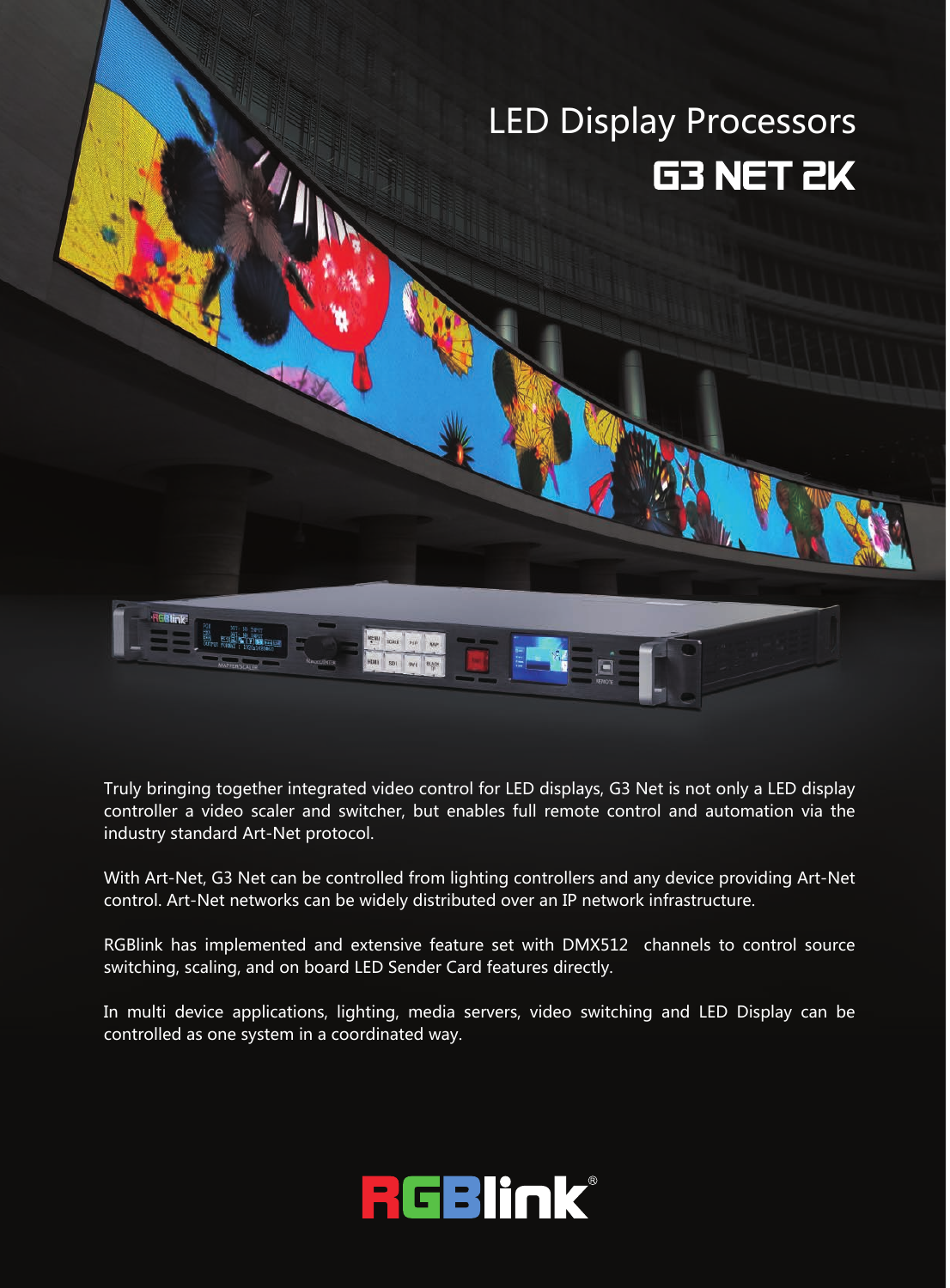

# **LED Display Control LED Display Control**

Fully integrated LED display and video processing. Fully integrated LED display and video processing. G3 Net is available for popular ColorLight and G3 Net is available for popular ColorLight and Linsn LED Control systems. Linsn LED Control systems.

# **Seamless Switching Seamless Switching**

Switching seamlessly between inputs, regardless Switching seamlessly between inputs, regardless of resolution or signal type. of resolution or signal type.

# **Instant TAKE Instant TAKE**

Pre-sync next source with the RGBlink unique Pre-sync next source with the RGBlink unique functionality allowing delay free, instant TAKE. functionality allowing delay free, instant TAKE.

# **Transition Effects Transition Effects**

G3 Net includes a wide range of built in transition G3 Net includes a wide range of built in transition effects including wipes, pushes and pulls. effects including wipes, pushes and pulls. Transition times can be instant (CUT) up to 35 Transition times can be instant (CUT) up to 35 seconds.

### **PIP**

Include a PIP in any position or select **the contract of the set of the set of the set of the set of the set of the set of the set of the set of the set of the set of the set of the set of the set of the set of the set of the set of the set of** a preset. Scale and a preset. Scale and crop as needed. crop as needed. PIP can be any available source available source including the active **including the active** source in use for the main/background main/background source. Swap PIP and background on and background on demand. PIP can be any of the



# **Essential Inputs Essential Inputs**

G3 Net 2K includes DVI, HDMI and SDI inputs. G3 Net 2K includes DVI, HDMI and SDI inputs. The HDMI with rugged XLR style housing. The HDMI with rugged XLR style housing.

# **Built-in Monitoring Built-in Monitoring**

G3 Net includes a colour LCD display for output G3 Net includes a colour LCD display for output monitoring or preview monitoring.

# **Preview Output Preview Output**

A DVI output is included to allow external A DVI output is included to allow external preview (PVW) This output also supports HDMI preview (PVW) This output also supports HDMI signals.

# **Familiar RGBlink Menu Familiar RGBlink Menu**

Integrated is the familiar RGBlink menu for Integrated is the familiar RGBlink menu for navigation of features and settings. navigation of features and settings.

## **Scale**

Scale inputs to output resolution and pixel-by-Scale inputs to output resolution and pixel-bypixel.

# **Test Patterns Test Patterns**

Choose from a range of built in test patterns to Choose from a range of built in test patterns to display, enabling finer configuration and tuning of LED display performance. LED display performance.

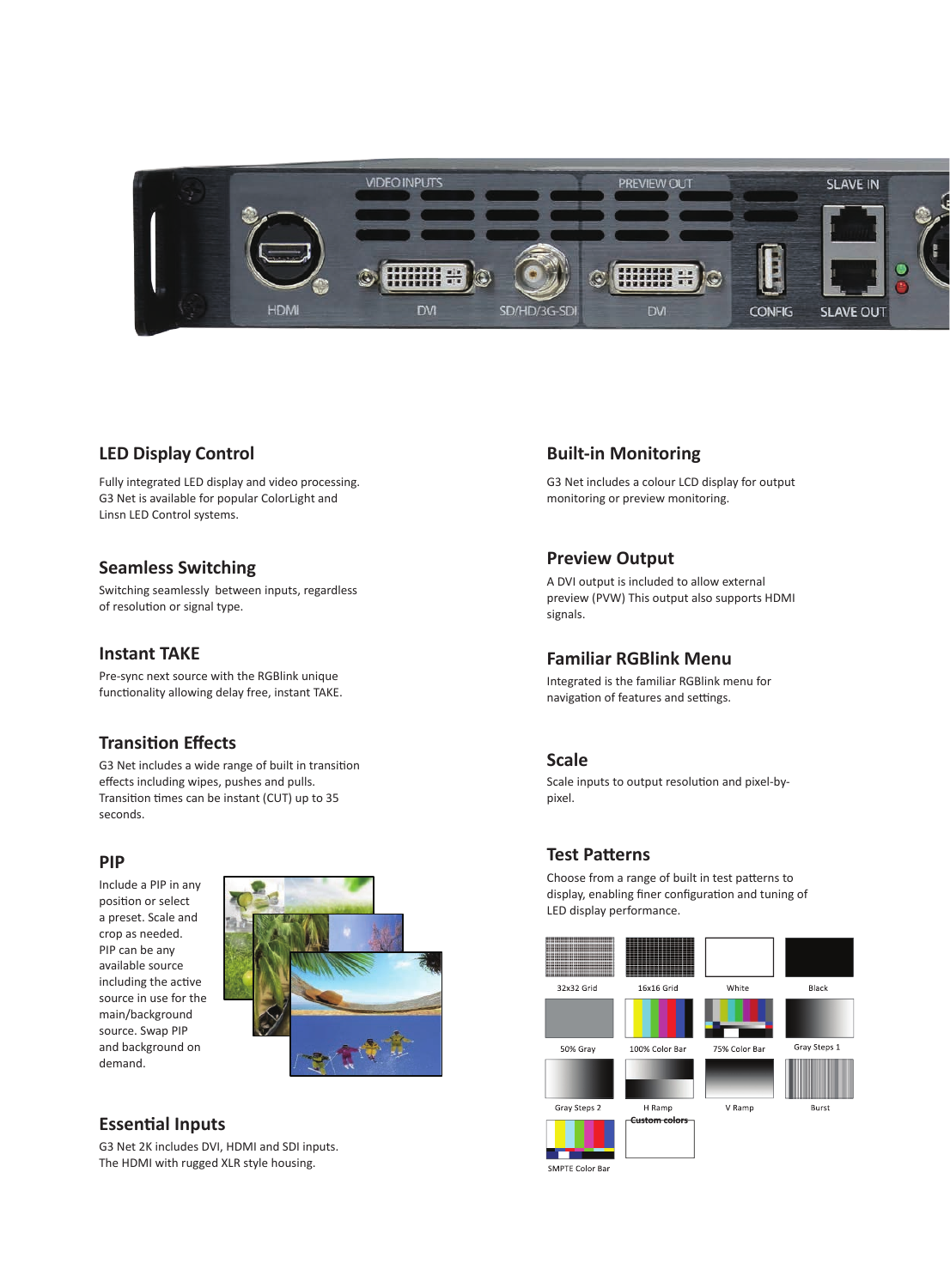

# **Art-Net On Board Art-Net On Board**

Control G3 Net remotely from an Art-Net enabled Control G3 Net remotely from an Art-Net enabled controller. Full range of control feature for both controller. Full range of control feature for both video and LED output control are available. Art-Net video and LED output control are available. Art-Net control features include: control features include:

**ETHERNET** 

- Input Selection Input Selection
- Switching/TAKE Switching/TAKE
- Scaling & Positioning Scaling & Positioning
- Output Mapping Output Mapping
	- **Brightness**
	- Contrast
	- **Saturation**
- Colour Adjustment Colour Adjustment
- Test Pattern Selection Test Pattern Selection
- and lots more. and lots more.

# **EDID Management EDID Management**

Settings are provided for Input EDID Settings are provided for Input EDID configurations configurations

#### is no external link cable. Simply connect LED is no external link cable. Simply connect LED display with CAT5e cable directly to G3 NET. Four display with CAT5e cable directly to G3 NET. Four

With LED control integrated within G3 Net, there With LED control integrated within G3 Net, there

**Direct LED Connection Direct LED Connection**

output ports to LED displays are provided as output ports to LED displays are provided as industrial EtherCon connectors industrial EtherCon connectors

# **LED Display Configuration LED Display Configuration**

Set up and dynamically configure connected LED Set up and dynamically configure connected LED displays



#### **Map**

Configure output regions / pixel spaces for each Configure output regions / pixel spaces for each of the outputs. of the outputs.